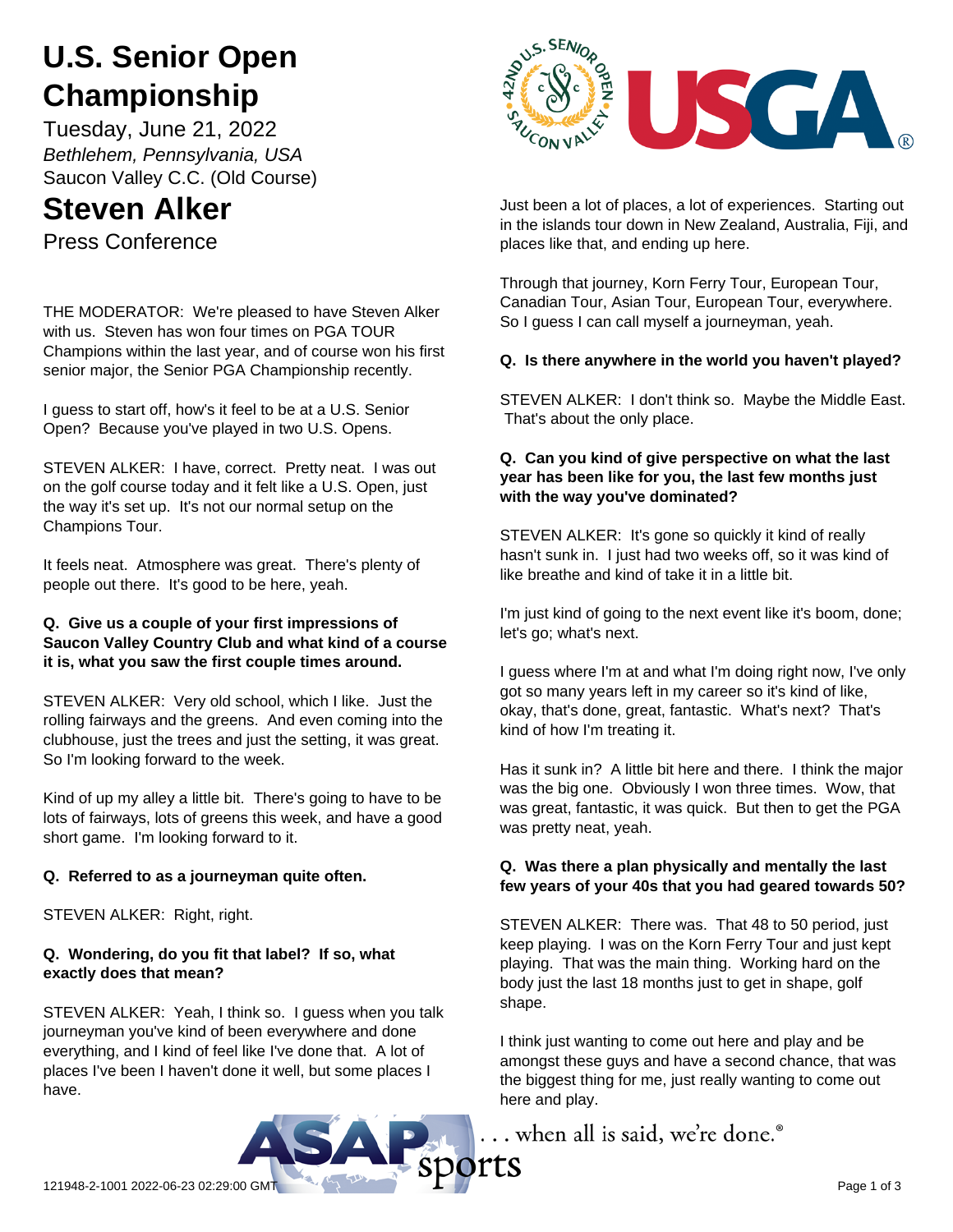#### **Q. You've had some ups and downs, a lot of tours. 2010 was there any thought, with the way that year went, that you thought about something else?**

STEVEN ALKER: 2010, I don't recall. I don't remember it.

#### **Q. I think it was 21 events.**

STEVEN ALKER: I don't even remember. It's just a different time in my life, young family. Kids are young, 5 and 6, and just trying to get back on the PGA TOUR, just a lot of things going on.

Just a different place in my life right now. All I can say is that all those -- what happened back in those years, just bringing it forward and appreciate what I got now and kind of just ballooning from what happened.

Fortunately, I don't have to make cuts on the Champions Tour now, so that's probably a good thing.

Yeah, it's just all experience.

#### **Q. What drives you to keep going through all the different things that have happened to you over the years? There had to be something there that said, I'm not going to give this up?**

STEVEN ALKER: For me, yeah, I guess I just got a lot of perseverance, support from my family. My wife's been amazing. My kids support me and my family. So just having them to just -- there are times it's like your game's crap, look at doing something else, but I didn't really want to do that.

I might have done something else as well as golf, but I never really thought about just giving it away. I guess just my patience with the game and perseverance has kind of just kept me going.

# **Q. If you had had to have given it up, what might you have done for work?**

STEVEN ALKER: I don't know, to be honest. Maybe just stay in the golf business. I might have moved back to New Zealand. My wife is English. I could have done something back there.

Never really seriously thought about, okay, now's the time to maybe do something else. Probably just stay in the golf business.

# **Q. Padraig Harrington mentioned that you and he have played some round together in Europe. What do you**

#### **think his ceiling is out here?**

STEVEN ALKER: Sorry, what? His ceiling?

#### **Q. Yeah. How much could he win?**

STEVEN ALKER: Yeah. The sky's the limit. You look at someone like me just coming back out and wanting to play and doing as well as I am, again, if he stays fit and stays strong, hits it long, as long as anybody out there, yeah, the sky's the limit.

Looks like he's kind of in between here and playing some Europe and still PGA, so he's got all that going on. He's had some good finishes, which he's still got some game for sure.

Yeah, my focus is here, and his not here fully right now. I think when he decides to do that, he'll do very, very well, for sure.

#### **Q. Have you ever -- when you first started playing pro golf, did you have a really good friend that kind of, okay, I'm packing it in early in my career? Was there ever a friend of yours that you think maybe gave it up too early?**

STEVEN ALKER: Quite a few guys, to be honest. Guys that I traveled with when I started playing Australasia and the islands tours. A couple of guys decided this is not for me. They did their two, three years and thought, no, I'm not up for it. They probably had the game and decided not to, did some coaching.

I'm not going to point anyone out in particular, but there's a bunch of guys I traveled with that decided not to. I think my focus was kind of different. It was more long term against the short term.

#### **Q. I would think, if you're going to try to play global golf and around the world, you're coming from about as far away as you can come.**

STEVEN ALKER: Exactly.

# **Q. Like a California kid who can play in all kinds of mini tours within a few miles of his house.**

STEVEN ALKER: I like to travel too. I like experiencing other countries. I did that when I was young. I started traveling when I was 15 with New Zealand Golf just all over the world. So I was just kind of -- that's just what I wanted to do, enjoyed it.

I think that's half the battle is enjoying the lifestyle and

... when all is said, we're done.®